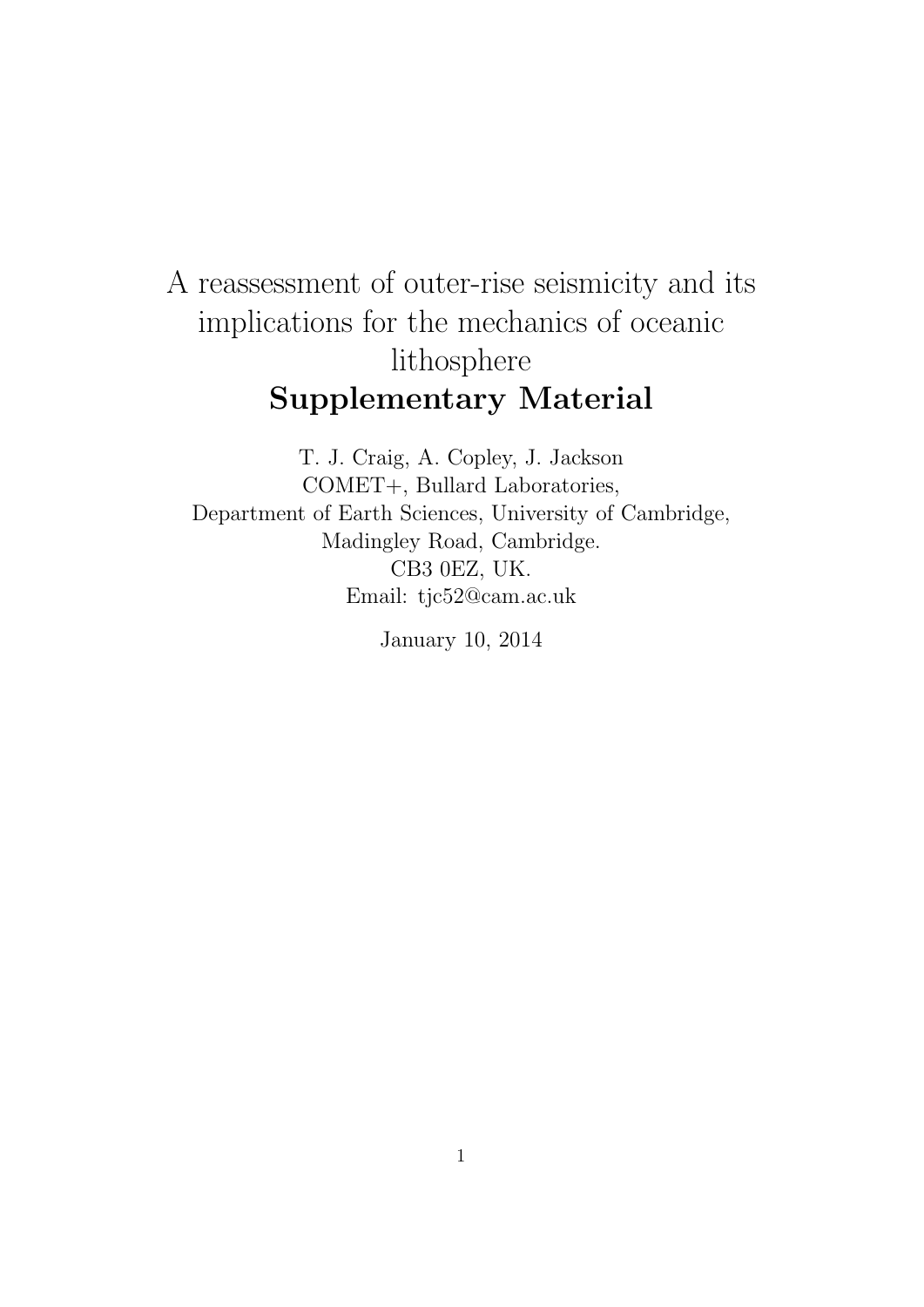1 Deflection profiles and seismcity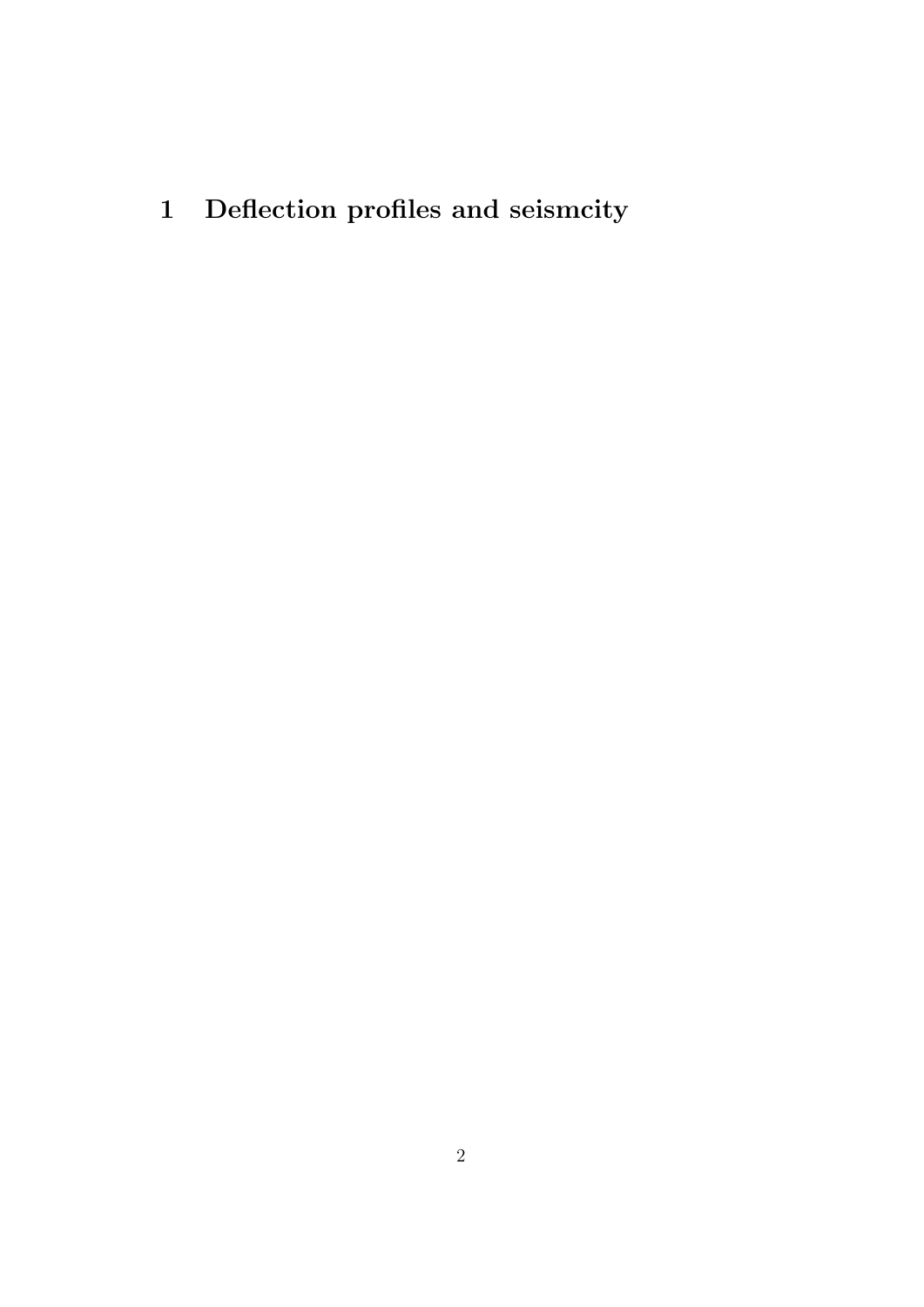

Figure S1: Profiles of outer rise seismicity and morphology. (a-d) Earthquakes as a function of distance from the trench. As depth is not a concern when considering the horizontal distribution of events, the gCMT catalogue, rather than that compiled in this study, is used, to maximise the number of events available. (a) Compressional earthquakes (gCMT catalogue). (b) Strike-slip earthquakes (gCMT catalogue). (c) Extensional earthquakes (gCMT catalogue). (d) All earthquakes (EHB catalogue). Normalised mean gravity profile (red) and curvature (yellow). (e-o) Bathymetry (brown) and gravity (blue) profiles from individual trenches.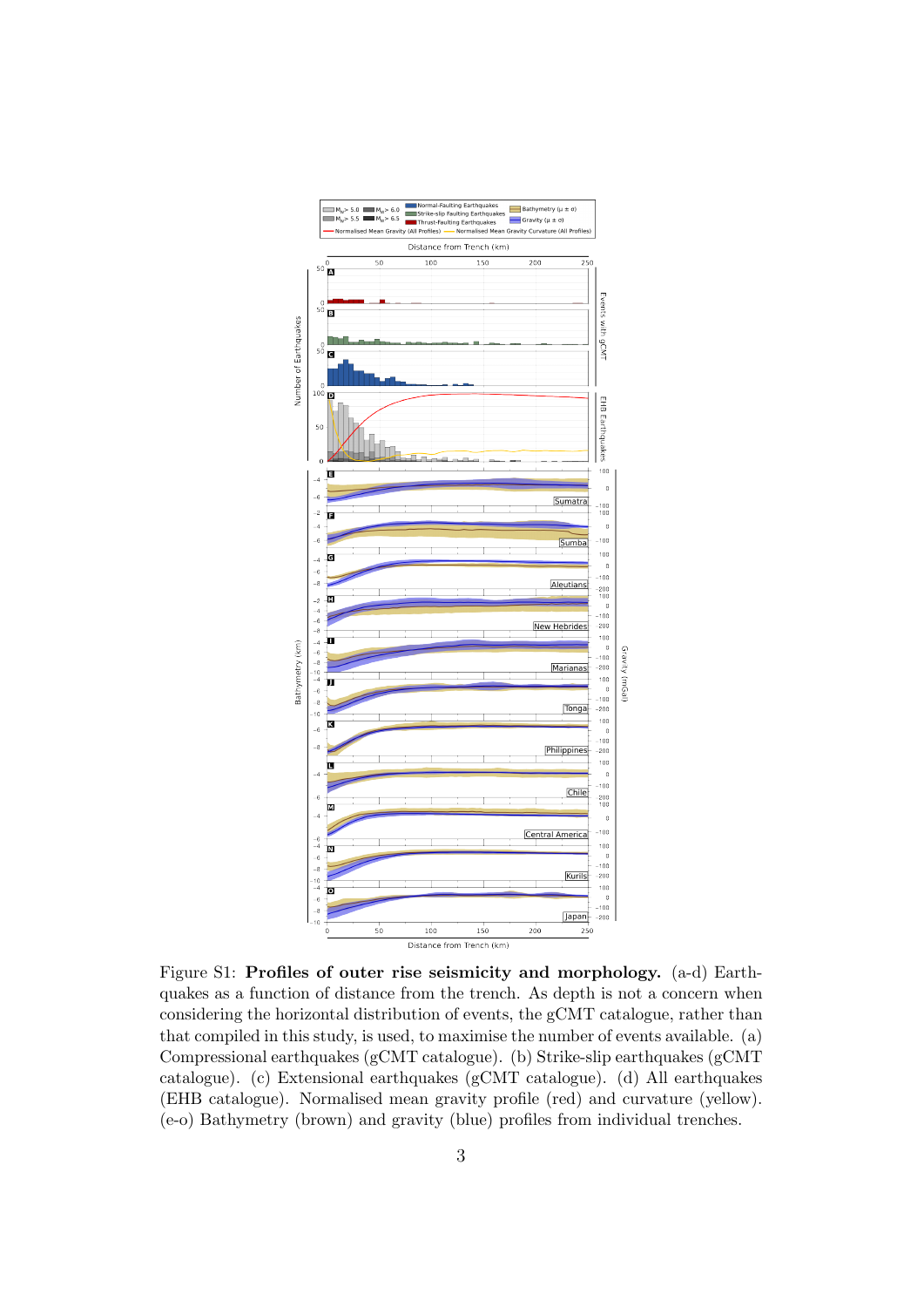## 2 Waveform modelling solutions

This section contains waveform modelling results for the 1964 deep thrust event from Chile, previously modelled by Chinn and Isacks (1983) using only  $P$ -waves. Remodelling here includes  $SH$  waves, and lengthens the sorucetime function to a more realistic 4 second duration, rather then the 1 second duration used in the original study. These changes alter the depth of the source from 41 km beneath the seafloor to 36 km beneath the seafloor.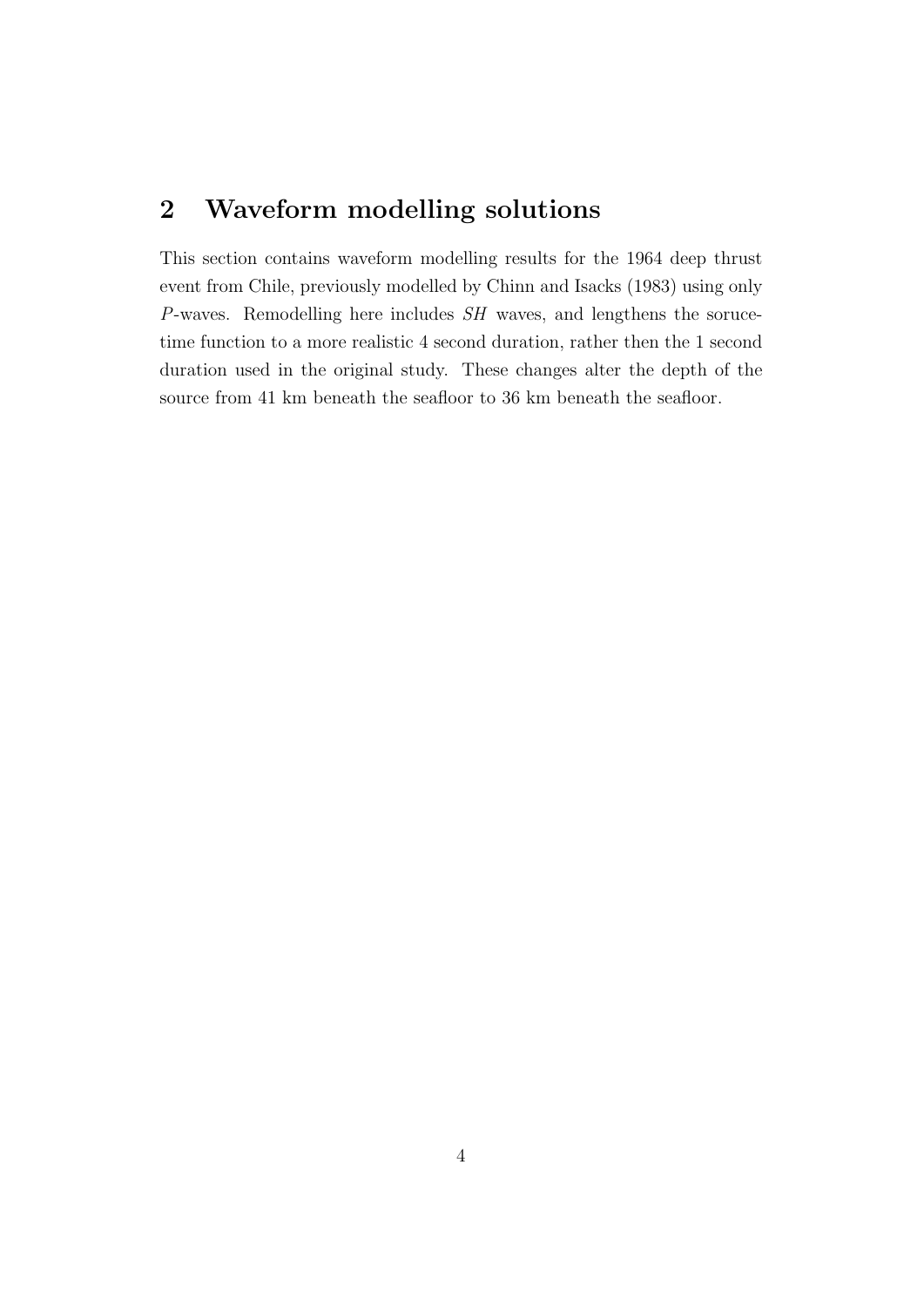

Figure S2: New waveform modelling solution for the  $18^{th}$  August 1964 Chilean Earthquake. An  $M_W$  6.4 earthquake at -26.4°S, -71.7°W. Source-side water depth is  $\approx 7$  km. This earthquake was previously modelled by Chinn and Isacks (1983) using ony P-waves, with a shorter (1 second) source time function, and a centroid depth 5 km deeper.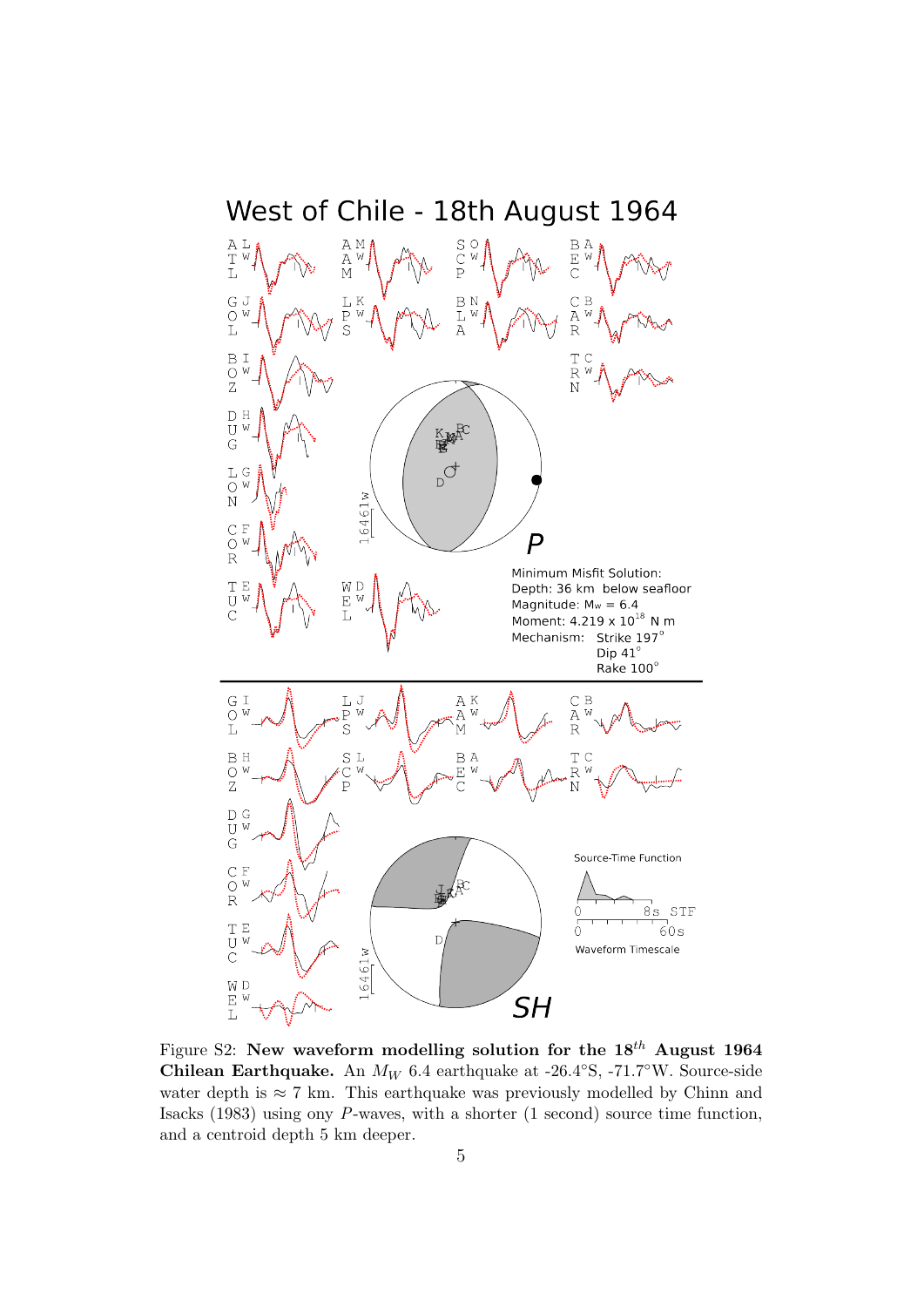| Waveform modeling Results |         |          |            |         |                                |                        |                   |                   |         |                             |                                  |                      |              |
|---------------------------|---------|----------|------------|---------|--------------------------------|------------------------|-------------------|-------------------|---------|-----------------------------|----------------------------------|----------------------|--------------|
|                           | Date    |          |            | Time    | $\operatorname{Lat}/\!{\circ}$ | $\text{Long}/^{\circ}$ | $z_{SL}$<br>$z_P$ |                   | $M_W$   | Focal Mechanism             |                                  |                      | Region       |
| уууу                      | mm      | dd       | hh         | mm      |                                |                        | km                |                   |         | $\mathrm{Strike}/\!{\circ}$ | $\mathrm{dip}/\mathrm{^{\circ}}$ | $\rm{Rate}/^{\circ}$ |              |
| 1964                      | 08      | 18       | 04         | 44      | $-26.387$                      | $-71.668$              | 43                | 36                | 6.7     | 195                         | 41                               | 99                   | Chile        |
| 1990                      | 03      | 06       | 13         | 30      | $-11.221$                      | 117.334                | $\bf{^{22}}$      | 16                | 5.6     | 084                         | 56                               | $-065$               | Sumba        |
| 1990                      | 04      | 06       | 14         | 57      | 15.215                         | 147.622                | 18                | 10                | 6.3     | 055                         | 73                               | $-068$               | Marianas     |
| 1990                      | 09      | 14       | 07         | 00      | 51.493                         | $-164.073$             | 15                | 10                | 5.6     | 293                         | 78                               | $-018$               | Aleutians    |
| 1991                      | 05      | 07       | 13         | 09      | 39.471                         | 144.700                | 27                | 21                | 6.0     | 282                         | 32                               | $-101$               | Japan        |
| 1992                      | 05      | 28       | 21         | 24      | 47.631                         | 155.469                | 19                | 13                | 5.7     | 075                         | 55                               | $-049$               | Kurils       |
| 1992                      | 07      | 08       | 16         | 04      | 50.210                         | $-176.276$             | 10                | $\overline{4}$    | 5.0     | $298*$                      | $41*$                            | $-051*$              | Aleutians    |
| 1992                      | 08      | 19       | 00         | 57      | 50.498                         | $-174.917$             | 17                | 10                | 6.2     | 262                         | 51                               | $-083$               | Aleutians    |
| 1992                      | 08      | 31       | 04         | 39      | $-11.406$                      | 118.306                | 36                | 30                | 5.3     | 082                         | 58                               | $-120$               | Sumba        |
| 1992                      | 10      | 01       | 08         | 18      | $-39.187$                      | $-75.238$              | 27                | 23                | $5.5\,$ | $035*$                      | $42*$                            | $-051*$              | Chile        |
| 1993                      | 03      | 17       | 04         | 36      | $-37.691$                      | $-75.010$              | 14                | 9                 | 5.6     | $224*$                      | $30*$                            | $-037*$              | Chile        |
| 1993                      | 04      | 02       | 08         | 04      | $-17.387$                      | $-171.834$             | 11                | 6                 | 6.0     | 192                         | 55                               | $-061$               | Tonga        |
| 1993                      | 04      | 14       | 05         | 58      | 51.072                         | $-168.810$             | 15                | 10                | 6.0     | 076                         | 51                               | $-073$               | Aleutians    |
| 1993                      | 06      | 16       | 06         | 59      | $-21.786$                      | $-173.710$             | 38                | 30                | 5.3     | $160*$                      | $45*$                            | $090*$               | Tonga        |
| 1993                      | 06      | 29       | 03         | 46      | $-11.042$                      | 118.384                | 25                | 20                | 5.6     | 261                         | 61                               | $-087$               | Sumba        |
| 1993                      | 11      | 11       | 00         | 28      | 50.207                         | $-177.433$             | 29                | 23                | 6.0     | 290                         | 37                               | $-071$               | Aleutians    |
| 1994                      | 03      | 15       | 03         | 36      | 11.106                         | $-88.117$              | $\scriptstyle{7}$ | $\overline{4}$    | 6.2     | 107                         | 52                               | $-114$               | Chile        |
| 1994                      | 04      | 27       | 09         | 23      | $-21.501$                      | $-173.554$             | 48                | 40                | 6.3     | 000                         | 33                               | 089                  | Tonga        |
| 1994                      | 04      | 28       | 16         | 44      | $-39.487$                      | $-75.157$              | 11                | $\scriptstyle{7}$ | $5.5\,$ | $225*$                      | $51*$                            | $-044*$              | Chile        |
| 1994                      | 05      | 04       | 11         | 47      | 51.449                         | $-168.560$             | 15                | 8                 | 5.3     | $064*$                      | $44*$                            | $-088*$              | Aleutians    |
| 1994                      | 07      | 04       | 21         | 36      | 14.890                         | $-97.305$              | 12                | 9                 | 6.3     | 154                         | 46                               | $-104$               | Chile        |
| 1994                      | 08      | 11       | 20         | 42      | $-21.607$                      | $-173.674$             | 49                | 41                | 5.9     | 347                         | 30                               | 083                  | Tonga        |
| 1994                      | 09      | 05       | 22         | 13      | 46.807                         | 155.189                | 15                | 8                 | 5.8     | 075                         | 56                               | $-072$               | Kurils       |
| 1994                      | 11      | 05       | 10         | 52      | 10.702                         | 141.419                | 21                | 16                | 5.6     | 094                         | 43                               | $-075$               | Marianas     |
| 1995                      | 05      | 16       | 20         | 12      | $-22.935$                      | 170.004                | 23                | 19                | 7.6     | 285                         | 42                               | $-097$               | New Hebrides |
| 1995                      | 05      | 22       | 03         | 45      | $-22.698$                      | 170.131                | 10                | 6                 | 6.3     | 268                         | 35                               | $-108$               | New Hebrides |
| 1995                      | 06      | 19       | 00         | 57      | 44.002                         | 150.434                | 16                | 9                 | 5.1     | $034*$                      | $36*$                            | $-118*$              | Kurils       |
| 1995                      | 07      | 19       | 00         | 24      | $-22.684$                      | 169.886                | 13                | 9                 | 6.1     | 128                         | 47                               | $-106$               | New Hebrides |
| 1995                      | 11      | 10       | 22         | 30      | 16.607                         | 148.189                | 18                | 12                | 5.2     | 205                         | 30                               | $-089$               | Marianas     |
| 1996                      | 02      | 12       | 09         | 08      | $-11.124$                      | 118.647                | 10                | $\overline{4}$    | 6.2     | 070                         | 41                               | $-094$               | Sumba        |
| 1996                      | 02      | 19       | 07         | 10      | $-42.158$                      | $-75.421$              | 16                | 12                | 5.9     | 192                         | 36                               | $-099$               | Chile        |
| 1996                      | 07      | 06       | 11         | 56      | 15.493                         | 147.771                | 18                | 11                | 5.6     | 033                         | 31                               | $-093$               | Marianas     |
| 1996                      | 10      | 01       | 00         | 52      | 51.902                         | $-166.536$             | 14                | 8                 | 5.2     | $222*$                      | $54*$                            | $-134*$              | Aleutians    |
| 1996                      | 11      | 15       | 15         | 29      | 10.340                         | 127.430                | 10                | $\overline{4}$    | 5.8     | 341                         | 41                               | $-086$               | Philippines  |
| 1996                      | 11      | 20       | 19         | 42      | 10.300                         | 127.430                | 12                | 6                 | 5.8     | 320                         | 47                               | $-114$               | Philippines  |
| 1997                      | 02      | 12       | 05         | 19      | 52.099                         | 171.283                | 16                | 12                | 5.6     | 112                         | 46                               | $-098$               | Aleutians    |
| 1997                      | 07      | 10       | 14         | 53      | $-11.259$                      | 117.940                | 37                | 30                | 5.3     | 070                         | 57                               | $-129$               | Sumba        |
| 1997                      | 11      | 10       | 19         | 04      | 12.364                         | 145.723                | 47                | 40                | $5.5\,$ | 339                         | 39                               | 072                  | Marianas     |
| 1998                      | 04      | 01       | 22         | 42      | $-40.414$                      | $-75.037$              | 10                | 7                 | 6.6     | 217                         | 45                               | $-072$               | Chile        |
| 1998                      | 08      | 30       | 01         | 48      | 17.106                         | 148.236                | 12                | 5                 | 6.3     | 015                         | 43                               | $-072$               | Marianas     |
| 1999                      | 01      | 16       | 10         | 44      | 56.218                         | $-147.299$             | 27                | $^{22}$           | 6.0     | 262                         | 39                               | 036                  | Aleutians    |
| 1999                      | 05      | 05       | 22         | 41      | 14.316                         | $-94.765$              | 6                 | $\,2$             | 6.1     | 309                         | 48                               | $-089$               | Chile        |
| 1999                      | 06      | 09       | 07         | 07      | 49.401                         | 158.311                | 19                | 12                | 5.2     | $083*$                      | $33*$                            | $-014*$              | Kurils       |
| 1999                      | 08      | 22       | 09         | 35      | $-40.615$                      | $-75.112$              | 16                | 12                | 6.4     | 201                         | 40                               | $-081$               | Chile        |
| 1999                      | 10      | 25       | 07         | 29      | 31.984                         | 142.247                | 16                | $\scriptstyle{7}$ | 5.7     | 036                         | 58                               | $-079$               | Japan        |
| 2000                      | 05      | 02       | 15         | 03      | 17.423                         | 147.603                | 12                | $\scriptstyle{7}$ | 5.8     | 031                         | 53                               | $-024$               | Marianas     |
| 2000                      | 12      | 19       | 13         | 11      | 11.735                         | 144.877                | 16                | 10                | 6.2     | 063                         | 46                               | $-086$               | Marianas     |
| 2001                      | 04      | 09       | 09         | $_{00}$ | $-32.748$                      | $-73.218$              | 8                 | 4                 | 6.7     | 231                         | 50                               | $-073$               | Chile        |
| 2001                      | 08      | 30       | 08         | 12      | $-22.943$                      | 169.889                | 18                | 14                | 5.8     | 132                         | 23                               | $-059$               | New Hebrides |
| $\,2001\,$                | 09      | $\rm 20$ | ${\bf 02}$ | $01\,$  | $-11.398$                      | 114.942                | 10                | 5                 | $5.6\,$ | 070                         | $52\,$                           | $-113$               | Sumba        |
| $\,2002\,$                | $_{01}$ | 10       | 08         | 36      | $-17.669$                      | $-172.255$             | 16                | 9                 | 5.8     | 012                         | 56                               | $-118$               | Tonga        |
| $\,2002\,$                | 11      | 30       | 21         | 50      | $-15.109$                      | $-172.392$             | 12                | 7                 | $5.5\,$ | 167                         | 46                               | $-085$               | Tonga        |
| $\,2002\,$                | 12      | 01       | 14         | 37      | $-11.232$                      | 117.164                | 31                | 25                | 5.6     | 245                         | 42                               | $-115$               | Sumba        |
| $\,2002\,$                | $12\,$  | 28       | 09         | 36      | 51.441                         | $-168.577$             | 14                | 8                 | $5.6\,$ | 245                         | 35                               | $-104$               | Aleutians    |
| $\,2003\,$                | 01      | 18       | 19         | 50      | 33.923                         | 137.221                | 19                | 17                | $5.6\,$ | 193                         | 28                               | 074                  | Japan        |
| 2003                      | 05      | 01       | 00         | 14      | 17.704                         | 147.884                | 16                | 8                 | 5.4     | 000                         | 41                               | $-060$               | Marianas     |
| 2003                      | 06      | 24       | 08         | 33      | 43.102                         | 149.605                | 13                | $\scriptstyle{7}$ | 5.4     | 227                         | 36                               | $-107$               | Kurils       |
| 2003                      | 11      | $15\,$   | 07         | 10      | $-17.274$                      | $-172.229$             | $15\,$            | 8                 | 5.9     | 009                         | 52                               | $-103$               | Tonga        |

## 3 Earthquake data tables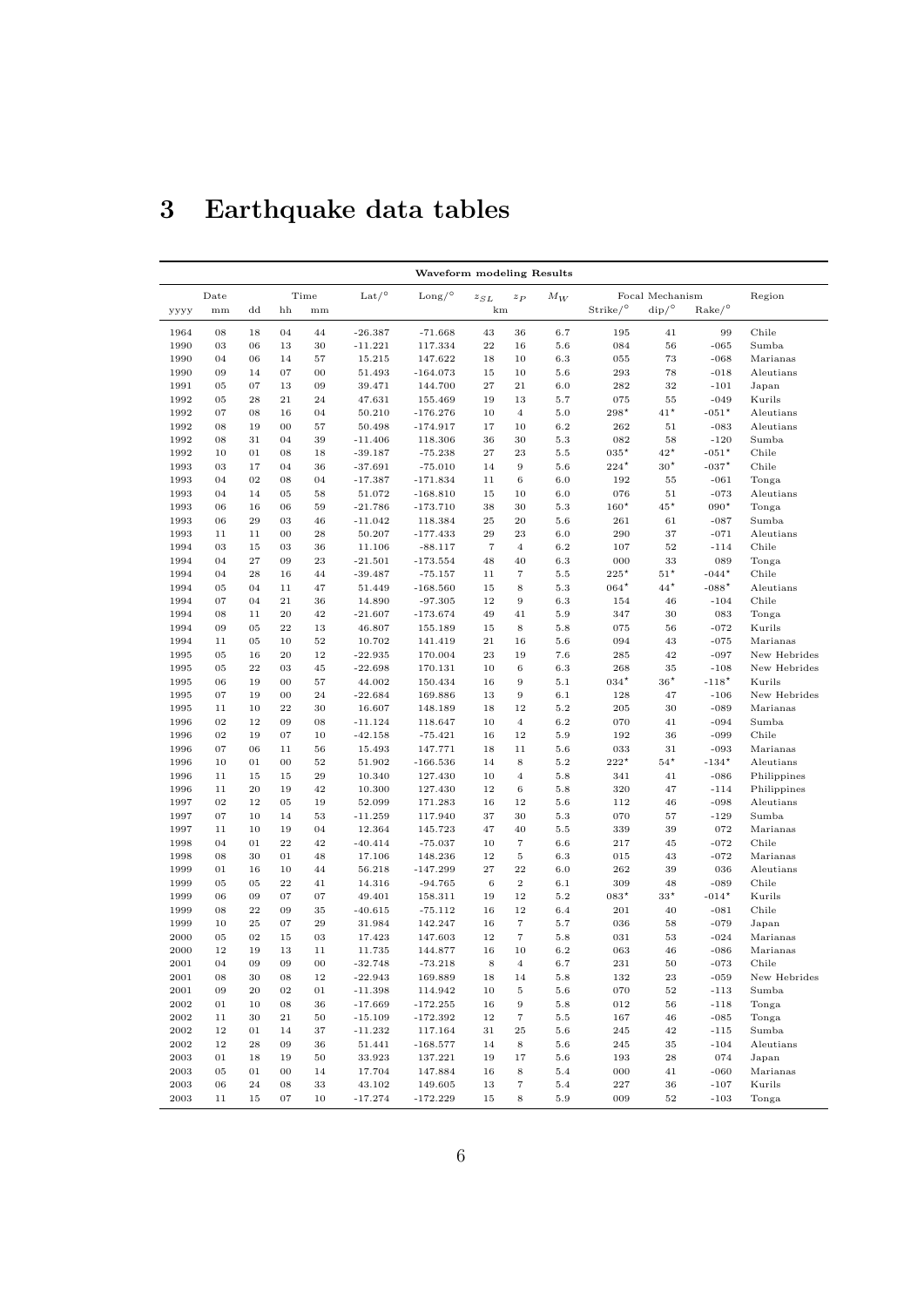|            | Date   |             | Time         |              | Lat/°                      | $\rm{Long/}^{\circ}$ | $z_{SL}$         | $z_P$             | $M_W$   |                        | Focal Mechanism                  |                           | Region                         |
|------------|--------|-------------|--------------|--------------|----------------------------|----------------------|------------------|-------------------|---------|------------------------|----------------------------------|---------------------------|--------------------------------|
| уууу       | mm     | $_{\rm dd}$ | hh           | mm           |                            |                      | km               |                   |         | $Strike/$ <sup>°</sup> | $\mathrm{dip}/\mathrm{^{\circ}}$ | $\mathrm{Rate}/\!{\circ}$ |                                |
|            |        |             |              |              |                            |                      |                  |                   |         |                        |                                  |                           |                                |
| 2004       | 03     | 14          | 16           | 30           | $-17.314$                  | $-172.196$           | 14               | $\,7$             | 6.0     | 204                    | 39                               | $-078$                    | Tonga                          |
| 2004       | 05     | 13          | 17           | 34           | 11.772                     | 144.340              | 32               | 25                | 6.0     | 208                    | 85                               | 171                       | Marianas                       |
| 2004       | 06     | $\bf 29$    | 07           | 01           | 10.680                     | $-87.116$            | $\boldsymbol{9}$ | $\bf 5$           | $6.2\,$ | 323                    | 50                               | $-079$                    | Chile                          |
| 2004       | 07     | 13          | 19           | 51           | $-24.267$                  | $-174.832$           | 14               | $\overline{7}$    | 5.5     | 047                    | 50                               | $-068$                    | Tonga                          |
| 2004       | 08     | 07          | 09           | 30           | 51.630                     | $-166.307$           | 10               | $\bf 5$           | 6.0     | 228                    | 39                               | $-116$                    | Aleutians                      |
| 2004       | 09     | 06          | 23           | 29           | 33.226                     | 137.294              | 14               | 11                | 6.7     | 084                    | 43                               | 087                       | Japan                          |
| 2004       | 09     | 07          | 18           | 36           | 33.266                     | 137.161              | 14               | 12                | $5.6\,$ | 249                    | 35                               | 084                       | Japan                          |
| 2004       | 09     | 08          | 14           | 58           | 33.198                     | 137.233              | 9                | $\,6\,$           | $6.2\,$ | 259                    | 38                               | 069                       | Japan                          |
| 2004       | 09     | 10          | 02           | 05           | 33.101                     | 136.558              | 9                | $\,6$             | 5.6     | 353                    | 79                               | 173                       | Japan                          |
| 2004       | 09     | 13          | 03           | 00           | 44.019                     | 151.416              | $1\,1$           | $\,$ 5            | 6.0     | 048                    | 55                               | $-125$                    | Kurils                         |
| 2005       | 01     | 17          | 10           | 50           | 10.984                     | 140.846              | 25               | 20                | 6.1     | 155                    | 34                               | $-039$                    | $\text{Marianas} \mathfrak{B}$ |
| 2005       | 01     | 17          | 10           | 50           | 10.984                     | 140.846              | 28               | 23                | $6.1\,$ | 159                    | 45                               | $-091$                    | Marianas $\mathfrak{B}$        |
| 2005       | 02     | 10          | 16           | 53           | $-23.091$                  | 169.263              | 14               | 13                | $6.3\,$ | 273                    | 41                               | $-080$                    | New Hebrides                   |
| 2005       | 04     | 08          | 11           | 38           | $-23.148$                  | 169.284              | $\,6$            | $\overline{4}$    | 6.0     | 278                    | 29                               | $-071$                    | New Hebrides                   |
| 2005       | 05     | 04          | 04           | 38           | 11.720                     | 143.855              | 19               | 11                | 5.5     | 279                    | 28                               | $-052$                    | Marianas                       |
| 2005       | 11     | 14          | 21           | 38           | 38.101                     | 144.931              | 18               | 13                | 7.0     | 024                    | 47                               | $-072$                    | Japan                          |
| 2006       | 04     | 29          | 04           | 06           | $-11.260$                  | 118.371              | 37               | 32                | 5.8     | 223                    | 34                               | $-119$                    | Sumba                          |
| 2006       | 06     | 24          | 23           | 43           | 43.539                     | 150.037              | 15               | 8                 | 5.1     | $053*$                 | $44^{\star}$                     | $-102*$                   | Kurils                         |
| 2006       | 06     | 26          | 01           | 59           | 50.190                     | $-176.140$           | 33               | 28                | $5.3\,$ | $254*$                 | $42*$                            | $-110*$                   | Aleutians                      |
| 2006       | 07     | 16          | 11           | 42           | $-28.710$                  | $-72.498$            | 12               | $\scriptstyle{7}$ | 6.2     | 351                    | 48                               | $-117$                    | Chile                          |
| 2006       | 07     | $\sqrt{27}$ | 01           | $_{01}$      | 10.407                     | 142.064              | 37               | $\,3$             | 2 5.5   | 124                    | 88                               | 003                       | Marianas                       |
| 2006       | 08     | 02          | 14           | 45           | $-11.189$                  | 116.845              | 30               | 24                | 6.0     | 133                    | 33                               | $-087$                    | Sumba                          |
| 2006       | 08     | 04          | 07           | 45           | 52.089                     | 171.090              | 16               | 10                | 5.4     | 335                    | 59                               | $-054$                    | Aleutians                      |
| 2006       | 09     | 28          | 06           | 22           | $-16.590$                  | -171.976             | 20               | 13                | 7.0     | 359                    | 43                               | $-101$                    | Tonga                          |
| 2006       | 11     | 15          | 11           | 40           | 46.486                     | 154.731              | 13               | $\scriptstyle{7}$ | 5.6     | 068                    | 63                               | $-077$                    | Kurils                         |
| 2006       | 11     | 16          | 06           | 20           | 46.329                     | 154.506              | 13               | $\,6$             | 6.0     | 033                    | 40                               | $-093$                    | Kurils                         |
| 2006       | 11     | 17          | 06           | 33           | 47.001                     | 155.529              | 11               | $\bf 5$           | 5.5     | $239*$                 | $45*$                            | $-090*$                   | Kurils                         |
| 2006       | 11     | 18          | 10           | 05           | 11.090                     | $-87.821$            | 8                | $\overline{4}$    | 5.6     | 294                    | 42                               | $-101$                    | Chile                          |
| 2006       | 11     | 28          | 08           | 01           | 46.689                     | 155.551              | 13               | 8                 | 5.3     | $044*$                 | $39*$                            | $-090*$                   | Kurils                         |
| 2006       | $12\,$ | 07          | 19           | 10           | 46.137                     | 154.411              | 18               | 11                | 6.5     | 055                    | 40                               | $-080$                    | Kurils                         |
| 2007       | 01     | 13          | 17           | 37           | 46.883                     | 156.288              | 21               | 16                | 6.1     | 294                    | 47                               | $-046$                    | Kurils                         |
| 2007       | 01     | 13          | 23           | 40           | 46.696                     | 156.652              | 16               | 11                | $5.2\,$ | $103*$                 | $38*$                            | $-094*$                   | Kurils                         |
| 2007       | 05     | 08          | 05           | 31           | $-21.102$                  | $-173.640$           | 16               | 8                 | $5.0\,$ | $028*$                 | $43*$                            | $-107*$                   | Tonga                          |
| 2007       | 08     | 15          | 20           | $\bf{^{22}}$ | 50.283                     | $-177.527$           | 12               | $\bf 5$           | 6.5     | 267                    | 40                               | $-090$                    | Aleutians                      |
| 2007       | 08     | $\bf{27}$   | 17           | 12           | $-17.295$                  | $-172.232$           | 14               | $\overline{7}$    | 5.7     | 015                    | 43                               | $-122$                    | Tonga                          |
| 2007       | 10     | 25          | 13           | 50           | 46.008                     | 154.239              | 32               | 25                | 6.2     | 129                    | 69                               | 021                       | Kurils                         |
| 2007       | 12     | 13          | 15           | 51           | $-15.235$                  | $-172.321$           | 18               | 12                | $6.1\,$ | 149                    | 45                               | $-076$                    | Tonga                          |
| 2008       | 06     | 26          | 21           | 19           | $-20.801$                  | $-173.298$           | 56               | 47                | 6.1     | 023                    | 29                               | 123                       | Tonga                          |
| 2008       | 10     | $0 \\ 2$    | $\bf 23$     | $\bf 28$     | $-23.026$                  | 169.925              | 19               | 16                | 5.9     | 138                    | 25                               | $-063$                    | New Hebrides                   |
| 2008       | 10     | 19          | 05           | 10           | $-21.849$                  | $-173.832$           | 41               | 32                | 7.0     | 185                    | 46                               | 079                       | Tonga                          |
| 2008       | 10     | 19          | 12           | 55           | $-21.963$                  | $-173.674$           | 30               | 23                | 5.7     | 034                    | 41                               | $-083$                    | Tonga                          |
| 2008       | 10     | 25          | 19           | 24           | $-17.229$                  | 167.296              | 21               | 16                | 5.7     | 070                    | 68                               | $-033$                    | New Hebrides                   |
| 2008       | 12     | 24          | 09           | 11           | $-17.290$                  | $-171.894$           | 12               | $\,6\,$           | 6.0     | 002                    | 53                               | $-092$                    | Tonga                          |
| 2009       | 01     | 15          | 17           | 49           | $46.820^{\dagger}$         | $155.185^{\dagger}$  | 42               | 36                | 7.4     | 008                    | 44                               | 085                       | Kurils                         |
| 2009       | 01     | 28          | 12           | 39           | $-16.973^{\dagger}$        | $-172.068^{\dagger}$ | 38               | 31                | 5.6     | 315                    | 36                               | 060                       | Tonga                          |
| 2009       | 02     | $\bf{22}$   | 10           | 33           | $48.920^{\dagger}$         | $158.078^{\dagger}$  | 16               | 10                | $5.1\,$ | 226                    | 40                               | $-102$                    | Kurils                         |
| 2009       | 07     | 06          | 14           | 53           | $50.435^{\dagger}$         | $176.992^{\dagger}$  | 35               | 29                | 6.1     | 262                    | 38                               | $-164$                    | Aleutians                      |
| 2009       | 08     | 27          | 20           | 10           | $45.496^{\dagger}$         | $153.746^{\dagger}$  | 16               | 10                | 5.4     | 029                    | 56                               | $-105$                    | Kurils                         |
| 2009       | 08     | 30          | 14           | 51           | $\textbf{-15.223}^\dagger$ | $-172.571^{\dagger}$ | 20               | 14                | 6.7     | 114                    | 51                               | $-091$                    | Tonga                          |
| 2009       | 10     | 19          | 22           | 49           | $-15.360^{\dagger}$        | $-172.264^{\dagger}$ | 30               | 23                | 6.0     | 280                    | 42                               | -123                      | Tonga                          |
| 2009       | 11     | $_{02}$     | 10           | 47           | $-24.121^{\dagger}$        | $-175.173^{\dagger}$ | 15               | $\scriptstyle{7}$ | 6.2     | 022                    | 37                               | $-097$                    | Tonga                          |
| 2009       | 11     | ${\bf 22}$  | $\bf{^{22}}$ | 07           | $-39.950^{\dagger}$        | $-74.830^{\dagger}$  | 11               | 8                 | 5.8     | 204                    | 44                               | $-069$                    | Chile                          |
| 2010       | $02\,$ | ${\bf 22}$  | 05           | 08           | $-21.511^{\dagger}$        | $-173.778^{\dagger}$ | 50               | 41                | 5.7     | 167                    | 60                               | 092                       | Tonga                          |
| 2010       | 03     | $_{01}$     | 08           | 58           | $-37.840^{\dagger}$        | $-74.486^{\dagger}$  | 11               | 6                 | 5.0     | $204*$                 | $41*$                            | $-079*$                   | Chile                          |
| 2010       | 06     | 28          | $00\,$       | 59           | $-37.910^{\dagger}$        | $-75.038^{\dagger}$  | 17               | 12                | $5.7\,$ | 014                    | 38                               | $-072$                    | Chile                          |
| 2010       | 10     | 21          | ${\bf 02}$   | 49           | $-34.737^{\dagger}$        | $-73.726^{\dagger}$  | 11               | 6                 | 5.9     | 013                    | 43                               | $-126$                    | Chile                          |
| 2010       | 12     | 25          | 13           | 16           | $-19.670*$                 | $168.040*$           | 23               | 17                | 7.0     | 348                    | 72                               | $-092$                    | New Hebrides                   |
| 2010       | 12     | 26          | $_{02}$      | 13           | $-19.580*$                 | $168.120*$           | 19               | 14                | 5.9     | 203                    | 25                               | $-037$                    | New Hebrides                   |
| 2010       | 12     | 26          | 19           | 38           | $-19.610*$                 | 168.100*             | 21               | 16                | $5.5\,$ | 187                    | 27                               | $-056$                    | New Hebrides                   |
| 2010       | 12     | 29          | 06           | 54           | $-19.660*$                 | 168.140*             | 24               | 18                | 6.5     | 189                    | 18                               | $-071$                    | New Hebrides                   |
| $\bf 2011$ | 01     | 05          | $00\,$       | 57           | $31.545^{\dagger}$         | $142.177^{\dagger}$  | 14               | 10                | 5.7     | 359                    | 43                               | $-093$                    | Japan                          |
| 2011       | 01     | 13          | 16           | 16           | -20.630 $^{\star}$         | 168.470*             | 20               | 14                | $6.8\,$ | 329                    | 49                               | $-084$                    | New Hebrides                   |
| $\bf 2011$ | 01     | 13          | 16           | 16           | $-20.630*$                 | 168.470*             | 35               | 29                | $6.8\,$ | 278                    | 44                               | $-096$                    | New Hebrides                   |

Waveform modelling Results - Continued from previous page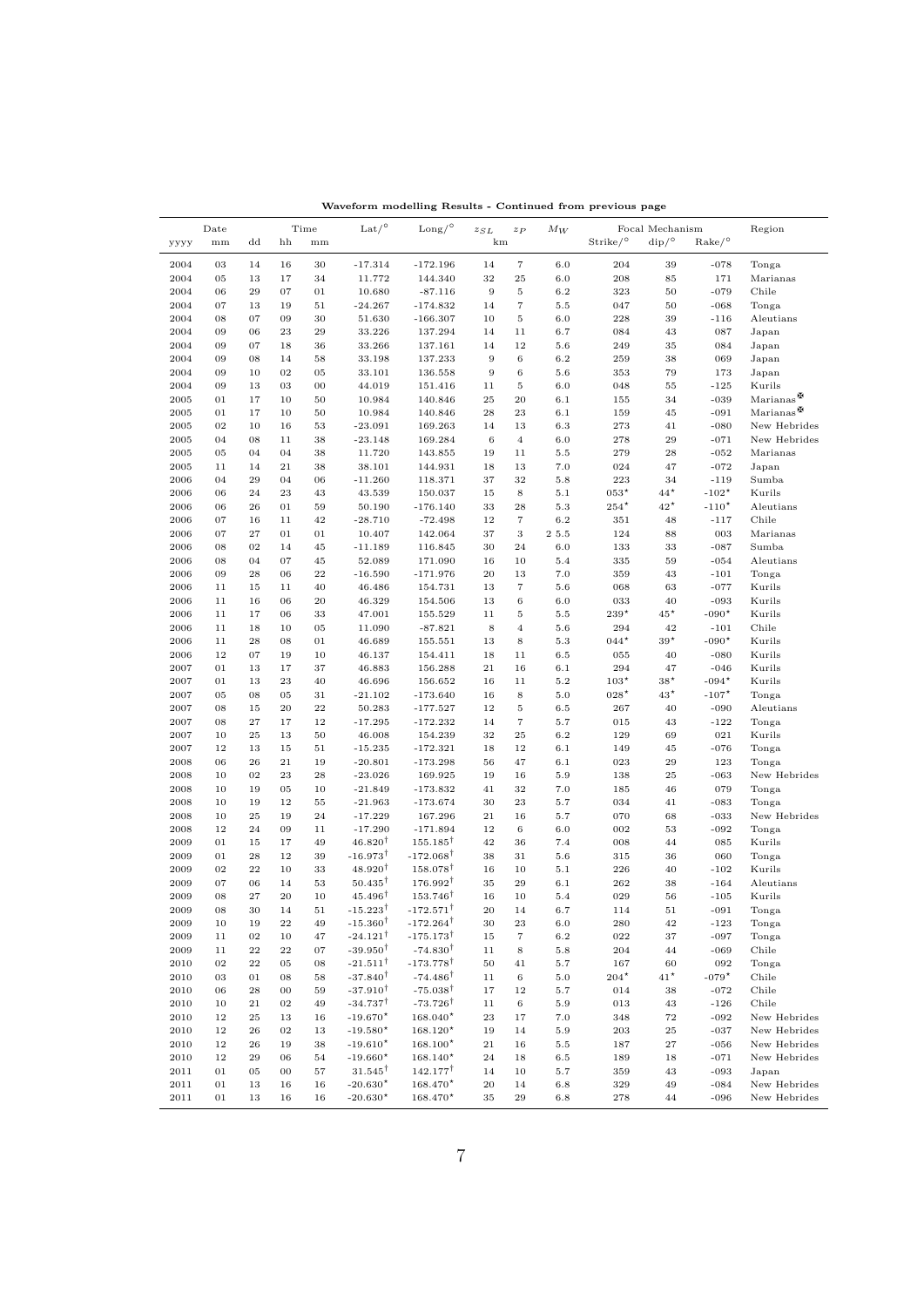|      | Date |    | Time           |    | Lat $/$ <sup>o</sup> | $\text{Long/}^{\circ}$ | $z_{SL}$ | $z_{P}$        | $M_W$ |                         | Focal Mechanism                  |                           | Region                          |
|------|------|----|----------------|----|----------------------|------------------------|----------|----------------|-------|-------------------------|----------------------------------|---------------------------|---------------------------------|
| уууу | mm   | dd | hh             | mm |                      |                        | km       |                |       | $Strike /$ <sup>o</sup> | $\mathrm{dip}/\mathrm{^{\circ}}$ | $\rm{Rate}/\rm{^{\circ}}$ |                                 |
| 2011 | 03   | 22 | 07             | 18 | $37.244^{\dagger}$   | $144.003^{\dagger}$    | 13       | $\overline{7}$ | 6.4   | 052                     | 49                               | $-070$                    | Japan                           |
| 2011 | 04   | 11 | 17             | 53 | $37.644^{\dagger}$   | $144.450^{\dagger}$    | 16       | 10             | 5.4   | 057                     | 50                               | $-079$                    | Japan                           |
| 2011 | 0.5  | 05 | 14             | 58 | $38.173^{\dagger}$   | $144.040^{\dagger}$    | 24       | 16             | 6.1   | 048                     | 59                               | $-050$                    | Japan                           |
| 2011 | 05   | 10 | 08             | 55 | $-20.240*$           | $168.230*$             | 19       | 14             | 6.7   | 349                     | 54                               | $-078$                    | New Hebrides                    |
| 2011 | 05   | 11 | 08             | 19 | $-20.300*$           | $168.350*$             | 12       | 6              | 5.8   | 333                     | 53                               | $-054$                    | New Hebrides                    |
| 2011 | 05   | 26 | 02             | 10 | $-17.676^{\dagger}$  | $-172.217^{\dagger}$   | 11       | $\overline{4}$ | 5.5   | 006                     | 41                               | $-084$                    | Tonga                           |
| 2011 | 06   | 03 | 0 <sub>0</sub> | 05 | $37.285^{\dagger}$   | $143.907^{\dagger}$    | 24       | 17             | 6.2   | 205                     | 42                               | $-132$                    | Japan                           |
| 2011 | 07   | 01 | 13             | 18 | $13.117^{\dagger}$   | $146.561^{\dagger}$    | 49       | 42             | 5.7   | 298                     | 51                               | 057                       | Marianas                        |
| 2011 | 07   | 15 | 0 <sub>0</sub> | 55 | $-24.194^{\dagger}$  | $-175.297^{\dagger}$   | 12       | 5              | 5.3   | $052*$                  | $41*$                            | $-098*$                   | Tonga                           |
| 2011 | 08   | 17 | 11             | 44 | $36.765^{\dagger}$   | $143.770^{\dagger}$    | 11       | 5              | 6.2   | 062                     | 51                               | $-076$                    | Japan                           |
| 2011 | 08   | 22 | 06             | 04 | $-17.430*$           | $167.270*$             | 14       | 10             | 5.8   | 025                     | 36                               | $-114$                    | New Hebrides                    |
| 2011 | 10   | 08 | 08             | 53 | $-20.602^{\dagger}$  | $-173.222^{\dagger}$   | 14       | 8              | 6.0   | 033                     | 38                               | $-098$                    | Tonga                           |
| 2011 | 10   | 20 | 03             | 39 | $-29.972^{\dagger}$  | $-176.298^{\dagger}$   | 26       | 17             | 5.1   | $360*$                  | $45*$                            | $-100*$                   | Tonga                           |
| 2011 | 10   | 28 | 11             | 07 | $-28.677^{\dagger}$  | $-176.096^{\dagger}$   | 16       | 9              | 5.3   | $168*$                  | $35*$                            | $-120*$                   | Tonga                           |
| 2011 | 11   | 17 | 01             | 57 | $-1.702^{\dagger}$   | $-81.546^{\dagger}$    | 25       | 23             | 6.0   | 087                     | 81                               | 001                       | Chile                           |
| 2012 | 02   | 02 | 13             | 34 | $-17.830*$           | $167.130*$             | 17       | 12             | 6.9   | 049                     | 61                               | $-051$                    | New Hebrides                    |
| 2012 | 02   | 03 | 03             | 46 | $-17.380*$           | 167.280*               | 17       | 13             | 6.2   | 010                     | 41                               | $-085$                    | New Hebrides                    |
| 2012 | 02   | 05 | 16             | 40 | $-17.950*$           | 167.230*               | 16       | 11             | 6.1   | 023                     | 54                               | $-081$                    | New Hebrides                    |
| 2012 | 03   | 14 | 09             | 08 | $40.894^{\dagger}$   | $144.935^{\dagger}$    | 13       | 8              | 6.9   | 256                     | 43                               | $-104$                    | Japan                           |
| 2012 | 08   | 31 | 12             | 47 | $10.819^{\dagger}$   | $126.627^{\dagger}$    | 44       | 35             | 7.6   | 009                     | 41                               | 078                       | Philippines                     |
| 2012 | 08   | 31 | 23             | 37 | $10.405^{\dagger}$   | $126.724^{\dagger}$    | 14       | 5              | 5.6   | 001                     | 63                               | $-089$                    | Philippines                     |
| 2012 | 09   | 02 | 14             | 42 | $11.309^{\dagger}$   | $126.647^{\dagger}$    | 12       | 5              | 5.4   | $340**$                 | $45^{\star\star}$                | $-090**$                  | Philippines                     |
| 2012 | 09   | 04 | 09             | 58 | $10.483^{\dagger}$   | $126.825^{\dagger}$    | 15       | $\overline{7}$ | 5.4   | 161                     | 32                               | $-116$                    | Philippines                     |
| 2012 | 09   | 04 | 15             | 11 | $10.612^{\dagger}$   | $126.711^{\dagger}$    | 10       | $\overline{2}$ | 5.5   | 349                     | 54                               | $-090$                    | Philippines                     |
| 2012 | 12   | 07 | 08             | 18 | $37.889^{\dagger}$   | $144.090^{\dagger}$    | 57       | 50             | 7.2   | 025                     | 37                               | 106                       | $\mathrm{Japan}^{\mathfrak{B}}$ |
| 2012 | 12   | 07 | 08             | 18 | $37.889^{\dagger}$   | $144.090^{\dagger}$    | 23       | 16             | 7.1   | 057                     | 49                               | $-061$                    | $\mathrm{Japan}^{\maltese}$     |
| 2013 | 03   | 24 | 04             | 18 | $50.717^{\dagger}$   | $160.162^{\dagger}$    | 15       | 10             | 6.1   | 057                     | 40                               | $-073$                    | Kurils                          |

Waveform modelling Results - Continued from previous page

Table 1: Waveform modeling results for outer rise earthquakes from this study. Locations are taken from the updated catalogue of Engdahl et al. (1998), except those indicated by  $^{\dagger}$  which are from the NEIC catalogue, or by  $*$  which are from the gCMT catalgoue. Depth, moment and mechanism parameters are determined from waveform modeling.  $z_{SL}$  is the depth below sealevel.  $z_P$  is the depth below the top of the plate. Parameters marked  $\star$  are taken from the gCMT catalgoue. Parameters marked  $**$  assumed, consistent with observed waveforms. Events marked  $\mathbf{\mathbf{\mathcal{F}}}$  are double-source events.

.